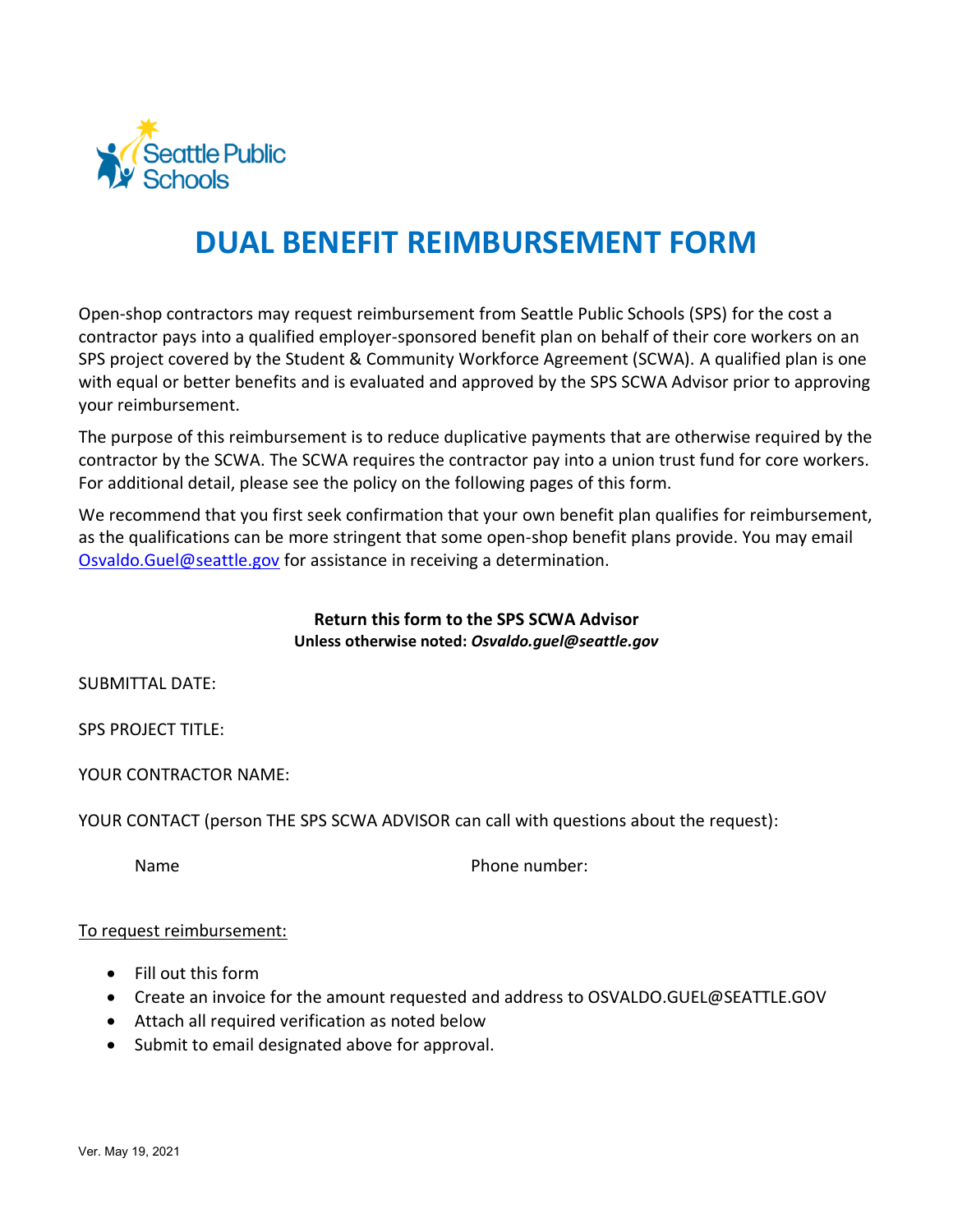| Month  | Name of<br>worker(s) for<br>whom your<br>company seeks<br>reimbursement: | Total<br>hours<br>worked by<br>employee<br>in<br>designated<br>month | Hours<br>worked on<br><b>CWA</b><br>project in<br>designated<br>month | Monthly<br>Rate (%<br>hours<br>worked<br>on CWA<br>project) | Monthly<br>employer-<br>sponsored<br>benefit<br>cost | Amount<br>requested for<br>reimbursement |
|--------|--------------------------------------------------------------------------|----------------------------------------------------------------------|-----------------------------------------------------------------------|-------------------------------------------------------------|------------------------------------------------------|------------------------------------------|
| August | John Doe                                                                 | 180                                                                  | 90                                                                    | .5                                                          | \$800                                                | \$400                                    |
|        |                                                                          |                                                                      |                                                                       |                                                             |                                                      |                                          |
|        |                                                                          |                                                                      |                                                                       |                                                             |                                                      |                                          |
|        |                                                                          |                                                                      |                                                                       |                                                             |                                                      |                                          |

# Required Verification

Please provide the following documentation. A request cannot be processed until documentation in each of these categories is received.

- 1. **Invoice:** Attach a copy of an invoice for the reimbursement amount you are requesting.
- 2. **Proof of coverage:** Attach a copy of employer-sponsored benefit plan(s) which provides proof of coverage for usual benefits.
- 3. **Proof of coverage 90 days prior to work on CWA project:** Attach documentation showing that the named core workers received employer-sponsored benefits within the last 90 days prior to the contractor's work on the SCWA project.
- 4. **Proof of current coverage:** Attach documentation showing that these employees are continuing to receive employer-sponsored benefits during the time for which reimbursement is being requested.
- 5. **Proof of payment to employer-sponsored plan:** Attach documentation (copy of check, bank draft, receipt, etc.) showing the total amount paid into the employer-sponsored plan and the amount paid on behalf of each such worker. Only submit documentation for the time during which reimbursement is being requested.
- 6. **Proof of payment to union trust fund:** Attach documentation (copy of check, bank draft, receipt, etc.) showing the total amount paid into the union trust fund and the amount paid on behalf of each employee (this is commonly found on the union trust remittance form). Only submit documentation for the time which reimbursement is being requested.
- 7. **Payment record from union trust fund:** Confirmation of payment acceptance from the union trust fund on behalf of each employee for the time period for which reimbursement is being requested.

# **Applicability:**

Open-Shop contractors (of any tier) may qualify for reimbursement of "usual benefits" paid to their Core Workers (maximum of 3 journey and 2 apprentices), if the SCWA mandated benefit payment duplicates the Contractor's own established and irrevocable benefit program.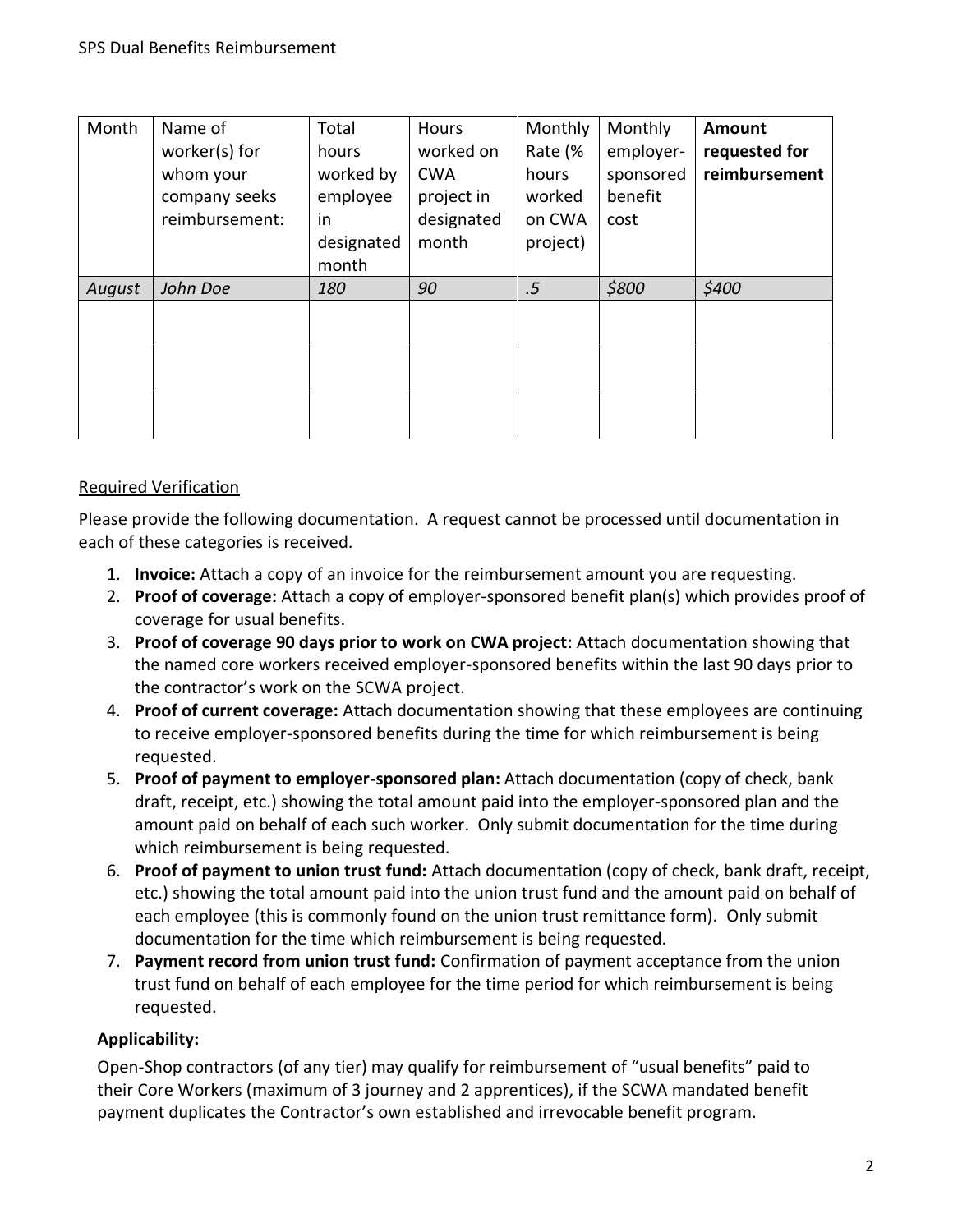### **Background**

Seattle Public Schools seeks to mitigate the unique coststhatfall upon an open-shop contractor as a result of the Student and Community Workforce Agreement (SCWA). The intent is to ensure a fair and competitive bid environment with a level playing field, regardless of a contractor's union affiliation.

The SCWA requires that the open-shop contractor pay to the Union Trust certain worker benefits. When the contractor is open-shop and brings a core-worker, there may be a duplication in the cost for that core worker. The contractor may request reimbursement of the employer-sponsored benefit plan costs incurred; SPS shall review the request and, if approved, reimburse the contractor.

### **Detail**

The State Department of Labor & Industries (LNI) publishes prevailing wages that already requires every Contractor to pay workers certain "usual benefits" such as health care, retirement, and vacation. These are termed "usual benefits."

Some contractors pay these "usual benefits" in cash instead of through an employer-sponsored plan, program or trust. If the employer offers this through their own pre-established benefit plan that is not revocable for the short duration that a worker may serve inside the SCWA, it would necessarily require the contractor pay for both such plans.

This dual payment, for dual-coverage of health care and/or retirement fund, is a cost that SPS will reimburse back to the contractor. The reimbursement amount is limited to the portion of the cost actually incurred by an open-shop, and only for a maximum of their 5 workers who they bring as core workers to the project.

When preparing a bid, the Contractor should therefore not include the reimbursable employersponsored benefit costs in their bid price, since the reimbursement will eliminate the cost impact and including the cost in the contractor's bid would unnecessarily inflate their bid price and limit their competitiveness.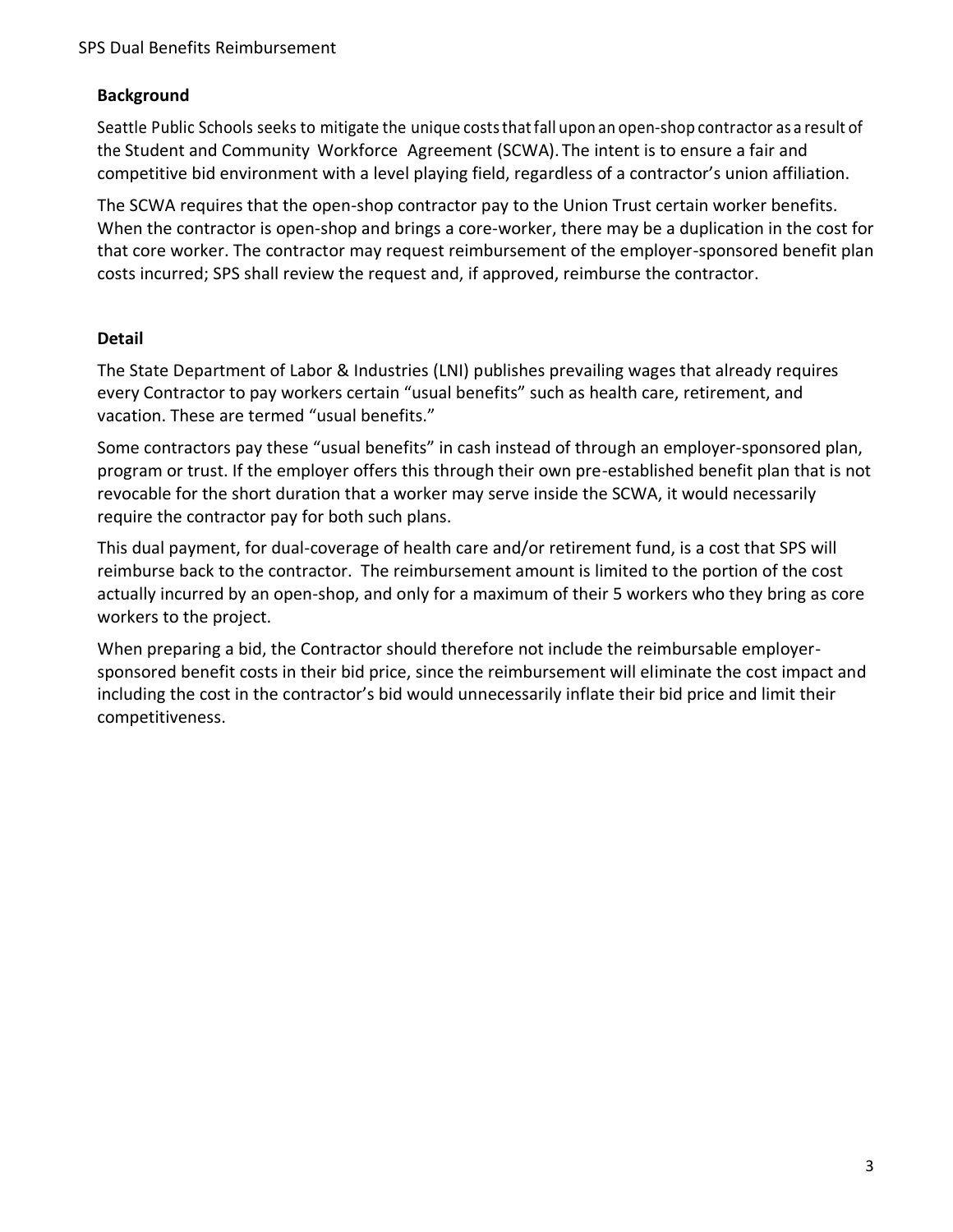| State of Washington,<br>Department of Labor<br>& Industries | The health and retirement benefits for workers defined in WAC 296-127-014<br>(a) Healthand welfare payments. This ismedical insurance, which may include<br>dental, vision, and life insurance. Insurance programs providing protection<br>against industrial accidents or occupational illnesses which are mandated by<br>state or federal statutes, and all related mandatory forms of protection,<br>shall not qualify as health and welf are insurance.<br>(b) Employer payments on behalf of a person employed for the purpose of<br>providing retirement income.<br>$(c)$ Vacation payments made either directly to the employees or into a<br>vacationfund, provided these benefits are paid to the employees.<br>$(d)$ Apprentice training fund. Payments made to training programs<br>approved or recognized by the Washington state apprenticeship and<br>training council.<br>(e) Paid holidays. Payments made to employees for specified holidays. |
|-------------------------------------------------------------|----------------------------------------------------------------------------------------------------------------------------------------------------------------------------------------------------------------------------------------------------------------------------------------------------------------------------------------------------------------------------------------------------------------------------------------------------------------------------------------------------------------------------------------------------------------------------------------------------------------------------------------------------------------------------------------------------------------------------------------------------------------------------------------------------------------------------------------------------------------------------------------------------------------------------------------------------------------|
|                                                             | (4) Any fringe benefits required by other local, state, or federal laws donot                                                                                                                                                                                                                                                                                                                                                                                                                                                                                                                                                                                                                                                                                                                                                                                                                                                                                  |
|                                                             | qualify as "usualbenefits."                                                                                                                                                                                                                                                                                                                                                                                                                                                                                                                                                                                                                                                                                                                                                                                                                                                                                                                                    |

Dual benefit reimbursement will be limited to:

- costs actually paid by the Contractor in total to the employer-sponsored benefit plan,
- up to the amount paid into the Joint Health and Pension Trust Fund(s) by the contractor per worker,
- for only those hours that the Core Worker(s) was/were employed on the CWA-covered project.

Reimbursement will not include overhead or profit on these direct costs or benefit wages paid on projects not covered by the Community Workforce Agreement.

This is not a change order, but reimbursement for an overlapping cost. Funds will be paid promptly; SPS will approve invoices within 5 business days of receipt of completed and accurate paperwork.

#### **Procedures**

- 1. Contractor submits a completed Dual Benefit Reimbursement Form with supporting documentation to their Prime, who will submit to SPS at least once every 12 months. Prime contractors and subcontractors submit for reimbursement independently from each other.
- 2. SPS reviews, confirms eligibility using the Dual Benefit Reimbursement Checklist and seeks additional information as necessary.
- 3. SPS will determine reimbursable costs for the Dual Benefit Reimbursement request based on eligibility. If necessary, SPS will obtain an updated invoice for reimbursable costs from the contractor.
- 4. Once approved, SPS staff will email the invoice and notice of approval to staff for payment processing.
- 5. SPS will keep the contractor updated on payment progress and log the request, amount, WMBE status, dates of review and approval and payment information for SPS record